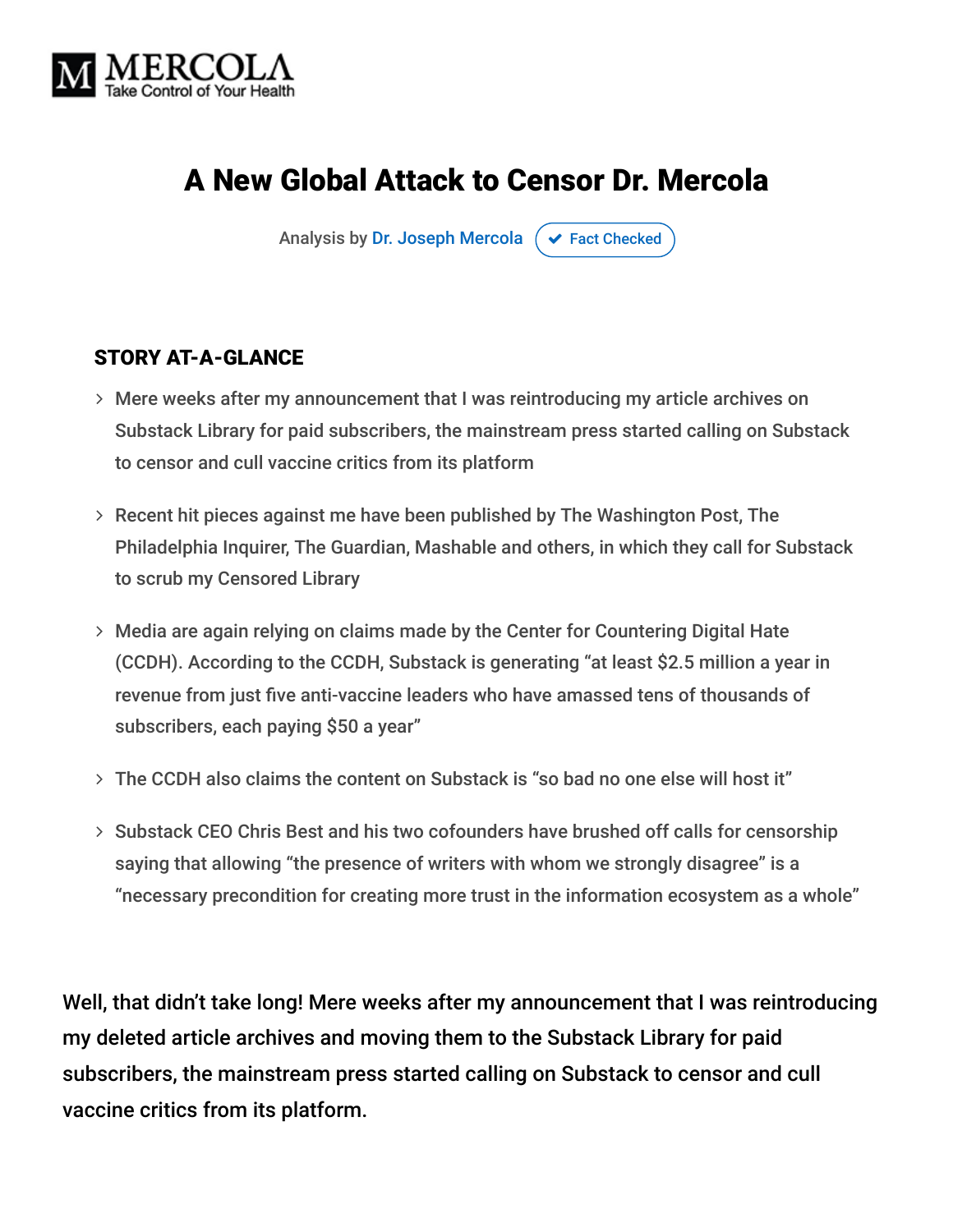There are very good reasons why my content has moved to Substack under a Private Membership Agreement. All proceeds will be donated to our nonprofits, just like the profits from my book — there is no financial motivation for doing this. The reasons for doing this will be revealed in due time.

To their credit, Substack CEO Chris Best and his two cofounders have brushed off calls for censorship, saying that allowing "the presence of writers with whom we strongly disagree" is a "necessary precondition for creating more trust in the information ecosystem as a whole, $"$  and that:

*"We believe that critique and discussion of controversial issues are part of robust discourse, so we work to find a reasonable balance between these two priorities." 2*

#### Hit Piece Parade

A recent hit piece by The Washington Post titled "Conspiracy Theorists, Banned on Major Social Networks, Connect with Audiences on Newsletters and Podcasts" 3,4highlights how, after social media platforms have been successfully scrubbed of counternarratives, alternative platforms like Substack are now beginning to face the same kind of scrutiny:

*"Joseph Mercola, a leading anti-vaccine advocate whose screeds have been restricted by YouTube and Facebook, this month warned that the unvaccinated might soon be imprisoned in government-run camps. The week before, he circulated a study purporting to use government data to prove that more children had died of COVID-19 shots than from the coronavirus itself.*

*Shut down by major social media platforms, Mercola has found a new way to spread these debunked claims: on Substack, the subscription-based newsletter platform that is increasingly a hub for controversial and often misleading perspectives about the coronavirus.*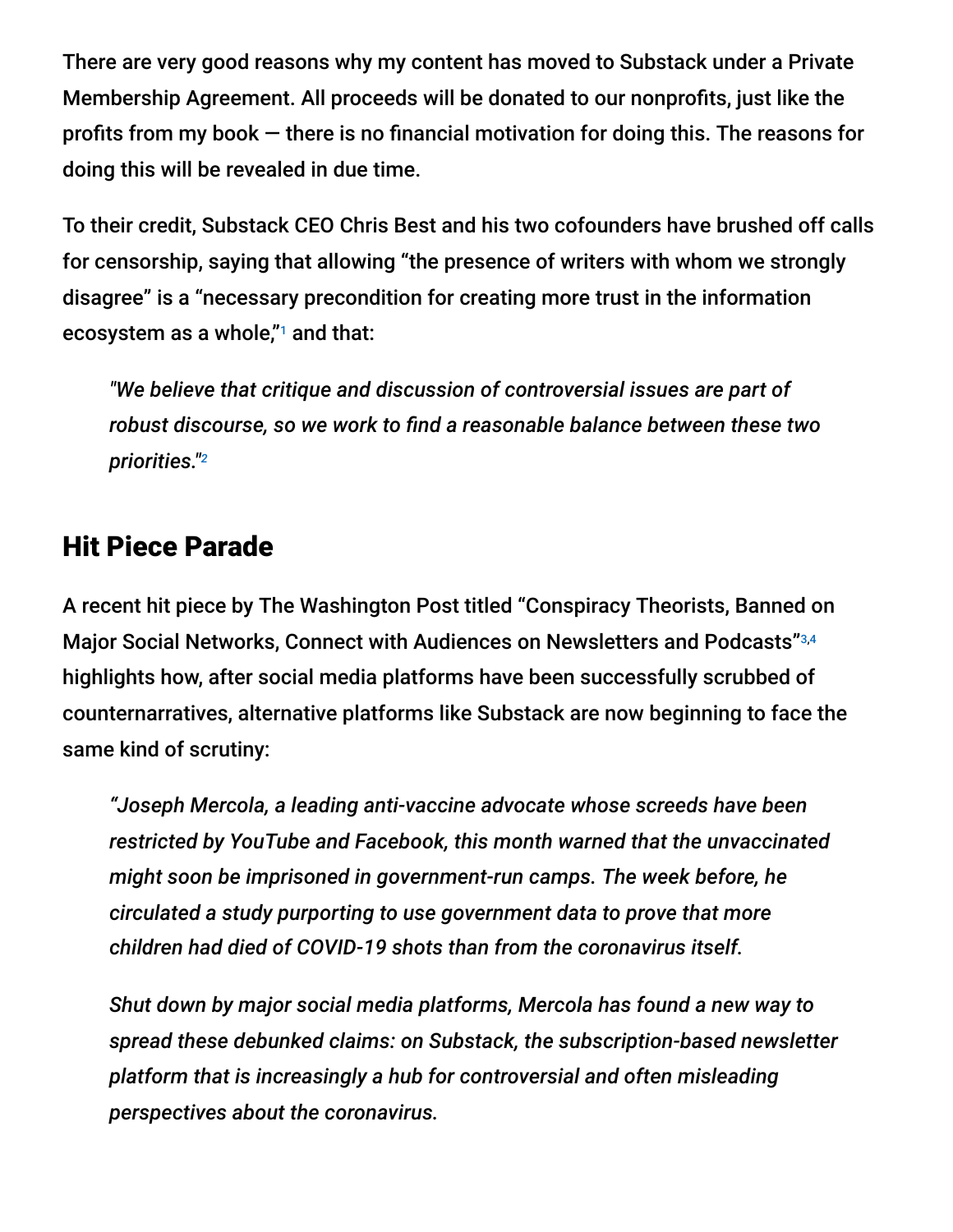*Substack, which researchers from the nonprofit Center for Countering Digital Hate say makes millions of dollars off anti-vaccine misinformation, last week defended its tolerance for publishing 'writers with whom we strongly disagree.'*

*Prominent figures known for spreading misinformation, such as Mercola, have flocked to Substack, podcasting platforms, and a growing number of right-wing social media networks over the past year after getting kicked off or restricted on Facebook, Twitter, and YouTube."*

As noted in the article, there's a fundamental difference between social media platforms like Facebook and platforms like Substack. On Substack, our information goes specifically to those who have opted in to get it. Those who want full access actually pay for that access. But even that is unacceptable to those who want to control every thought in your head.

According to the WaPo, censored content is censored because it could "potentially lead people to engage in behaviors that endanger themselves and others." Hence, you shouldn't even be allowed to get it even if you want it so badly that you're willing to pay for it.

Mashable $^5$  and The Guardian $^6$  also recently published near-identical hit pieces, calling me out by name as one of the primary "anti-vax" profiteers on Substack. What these and other articles like them so clearly show is that when they can't win an argument, or they're on the wrong side of history, they simply try to shut the opposition down to cover up their own inadequacies.

On a quick side note, the rapid growth of paid subscription platforms has now led to Twitter and Facebook making plans for their own paid subscription-based newsletters. What they seem to have completely overlooked is the REASON why people are turning to paid platforms.

They flock there because that's where the truth  $-$  the censored information  $-$  is. No one in their right mind is going to pay for more Twitter and Facebook propaganda.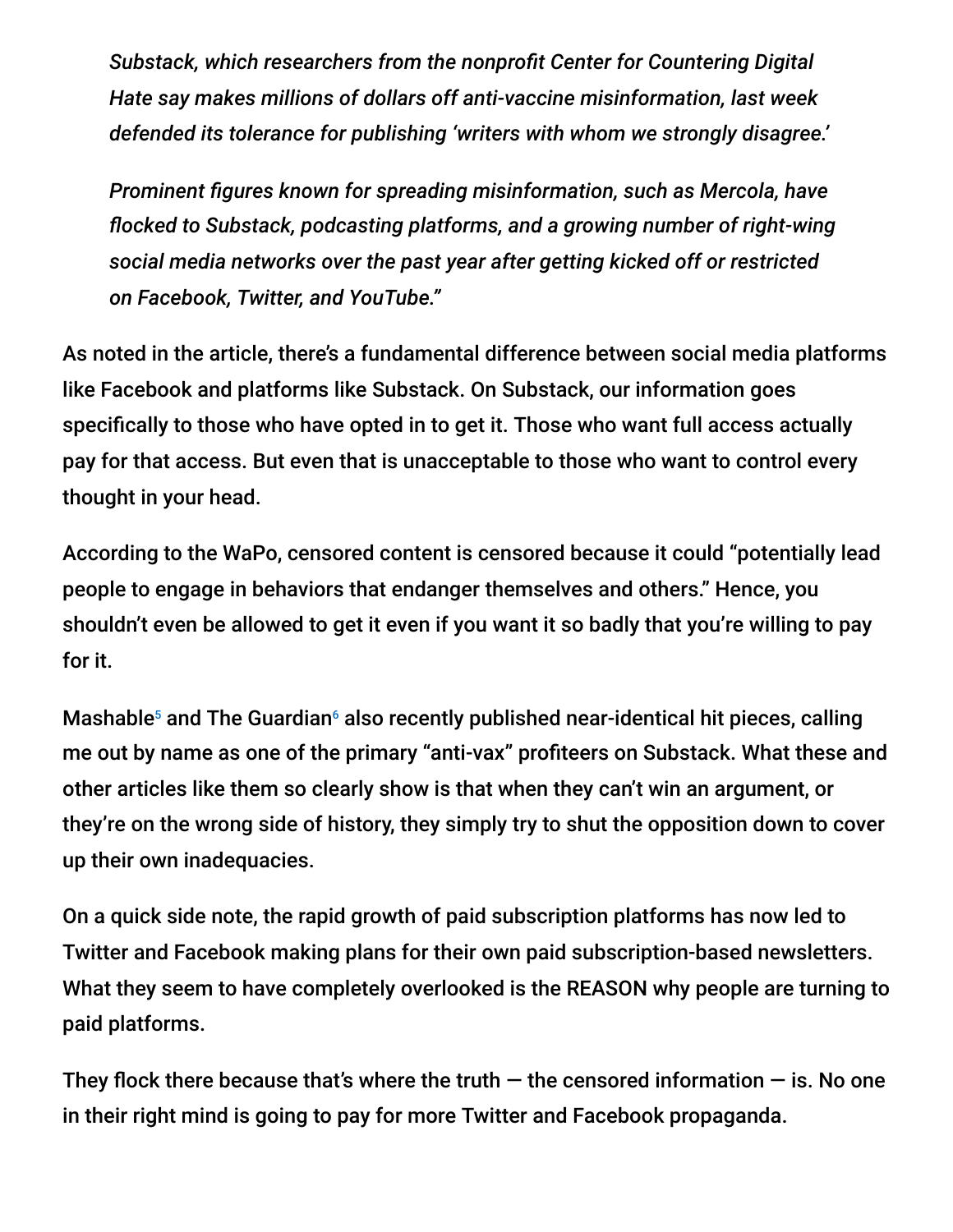### Same Shady Propaganda Tactics as Always

As is the norm with hit pieces, the WaPo sent us a request for comment at 4:52 p.m. and then published early in the morning stating that "Mercola did not respond to a request for comment."

Leaving no time to respond and then claiming no response could be obtained, as if they actually tried, is a classic move to avoid giving the person they're defaming the chance to say something that makes THEM look like idiots.

Another classic propaganda tactic employed in this piece is the projection that closed forums, including newsletters, are "plagued with misinformation because they are essentially echo chambers in which users share similar viewpoints." Meanwhile, calling for censorship is by default a call for the creation of an echo chamber!

# Dark Money Hate Group Wags the Media Dog

Also rote by now is the media's reliance on statements made by the Center for Countering Digital Hate (CCDH), which claims Substack is generating "at least \$2.5 million a year in revenue from just five anti-vaccine leaders who have amassed tens of thousands of subscribers, each paying \$50 a year." 7,8

The CCDH also claims the content on Substack is "so bad no one else will host it." That seems pretty illogical, if you ask me, considering people are willing to pay for content they were used to getting for free.

Normally, people aren't willing to pay for something they think is useless, or worse, will harm them if followed. When it comes to health in particular, it usually only takes one or two failed recommendations to turn people off for all time. So, why would people follow me onto a paid platform?

Funny enough, in its latest report, $9$  the CCDH claims "The New York Times described the osteopathic physician Joseph Mercola as the most influential spreader of coronavirus misinformation online in 2021." Meanwhile, The New York Times cites $^{10}$  the CCDH as the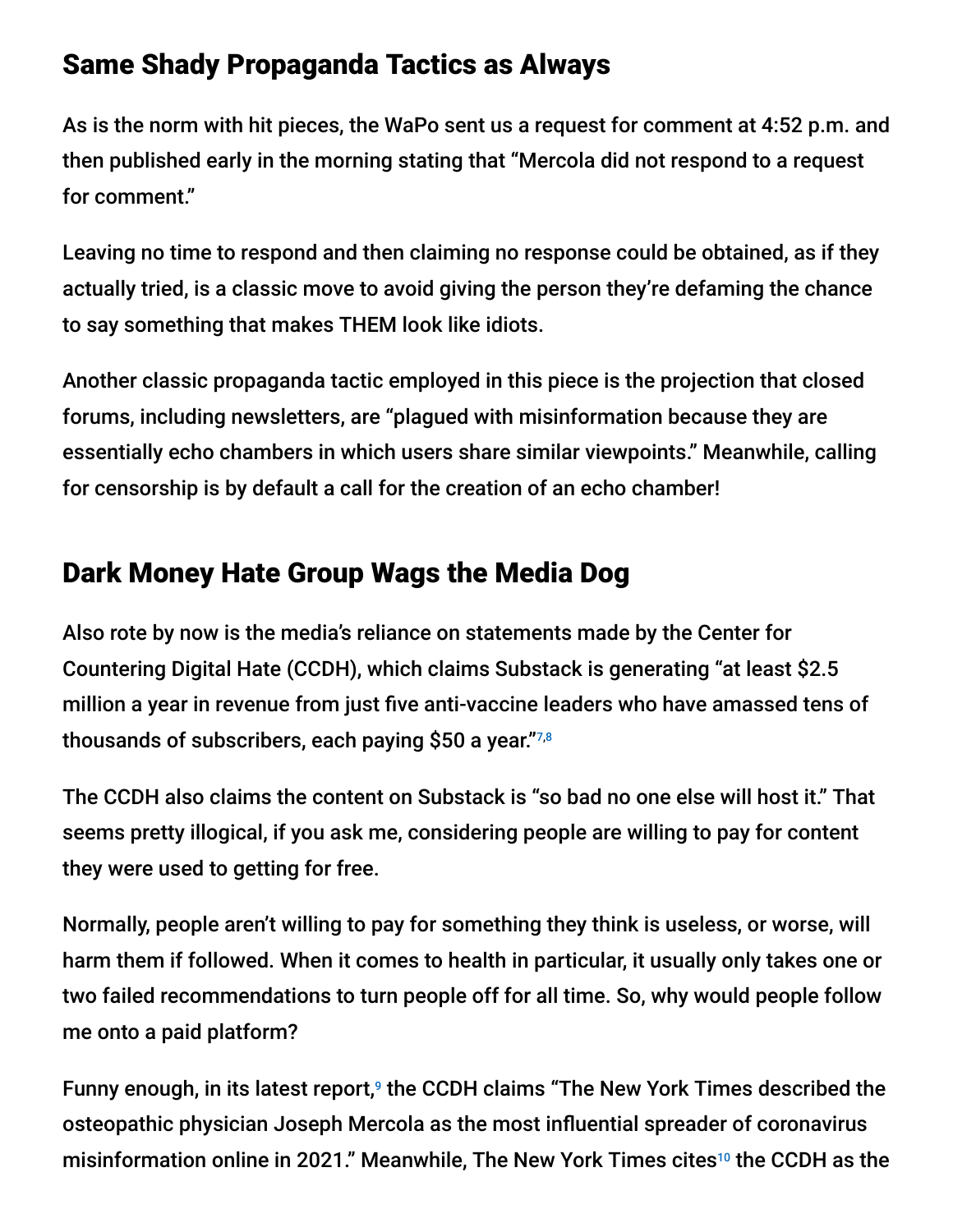source of that claim! So, the CCDH is using media reports of its own fabricated claims about me to support yet another set of defamatory claims.

They've obviously failed to update their lies as they never integrated Joe Rogan into their equation. His interviews with Peter McCullough and Robert Malone together garnered over 100 million views, putting him far, far ahead of me in reaching the public.

# A Coordinated Brainwashing Campaign

The fact that all multiple news outlets rely on the CCDH's reports, while never asking any questions about the group itself, or how it justifies its fake claims, is a surefire indication that a PR company is directing this censorship campaign.

That's what PR companies do  $-$  they craft the messaging and coordinate the timing of the publication of that information. Reporters, meanwhile, have surrendered to this topdown dissemination of "news" and ceased to even pretend that they're following journalistic standards. None of them points out that Facebook itself has called out the CCDH as a fabricator of lies.

August 18, 2021, Facebook's vice president of content policy, Monika Bickert, issued a statement $11,12$  saying there is no evidence to support the CCDH's claims that 12 people were responsible for 73% of vaccine misinformation on Facebook. After an investigation, they found we were in fact responsible for only a tiny fraction  $-0.05\%$   $$ of all vaccine content on Facebook. Here's an excerpt from Bickert's statement:<sup>13</sup>

*"In recent weeks, there has been a debate about whether the global problem of COVID-19 vaccine misinformation can be solved simply by removing 12 people from social media platforms. People who have advanced this narrative contend that these 12 people are responsible for 73% of online vaccine misinformation on Facebook. There isn't any evidence to support this claim …*

*In fact, these 12 people are responsible for about just 0.05% of all views of vaccine-related content on Facebook. This includes all vaccine-related posts*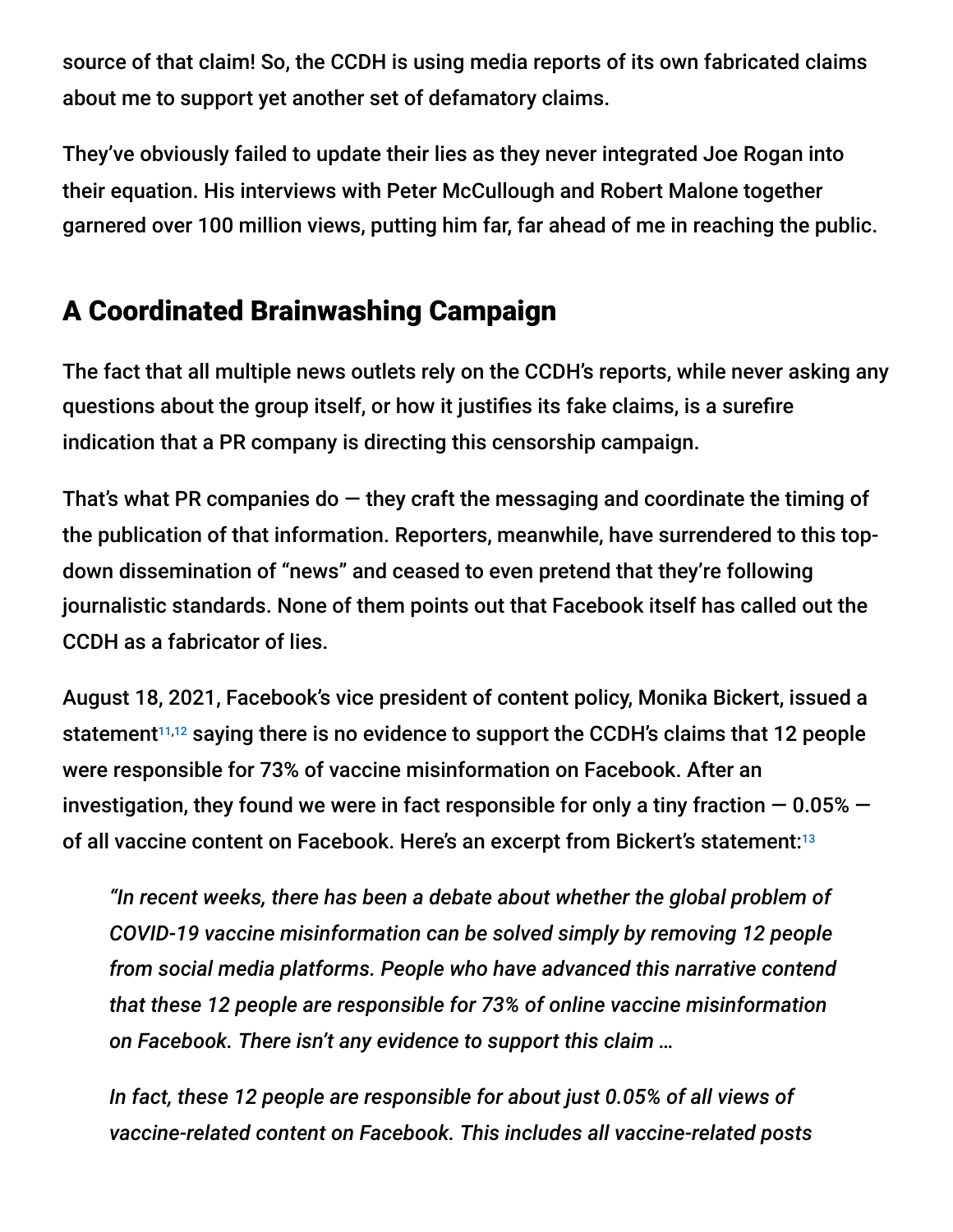*they've shared, whether true or false, as well as URLs associated with these people.*

The report<sup>14</sup> upon which the faulty narrative is based analyzed only a narrow set *of 483 pieces of content over six weeks from only 30 groups, some of which are as small as 2,500 users. They are in no way representative of the hundreds of millions of posts that people have shared about COVID-19 vaccines in the past months on Facebook.*

*Further, there is no explanation for how the organization behind the report identified the content they describe as 'anti-vax' or how they chose the 30 groups they included in their analysis. There is no justification for their claim that their data constitute a 'representative sample' of the content shared across our apps."*

### Who and What Is the CCDH?

So, just what is the CCDH? It's one-man organization with undisclosed funding and highly suspect connections to the technocratic "deep state." Since the beginning of the COVID pandemic in 2020, the CCDH has been on the forefront calling for censorship and deplatforming of anyone who questions experimental COVID jabs. 15

Indeed, there's reason to suspect that's why this organization was founded in the first place. It fabricates "reports" filled with opinions not backed by any solid data, and those reports are then used by mainstream media and government leaders to justify this censorship racket.

Aside from its founder and CEO Imran Ahmed, an unregistered foreign agent, the CCDH consists of a seven-person board of directors that "supports and scrutinizes" Ahmed's work. And, while funding is stated as coming primarily from "philanthropic trusts," no specific trusts are listed.

Digging into the composition of the board of directors provides us with some interesting clues as to its purpose. Through the connection of cofounder Morgan McSweeney —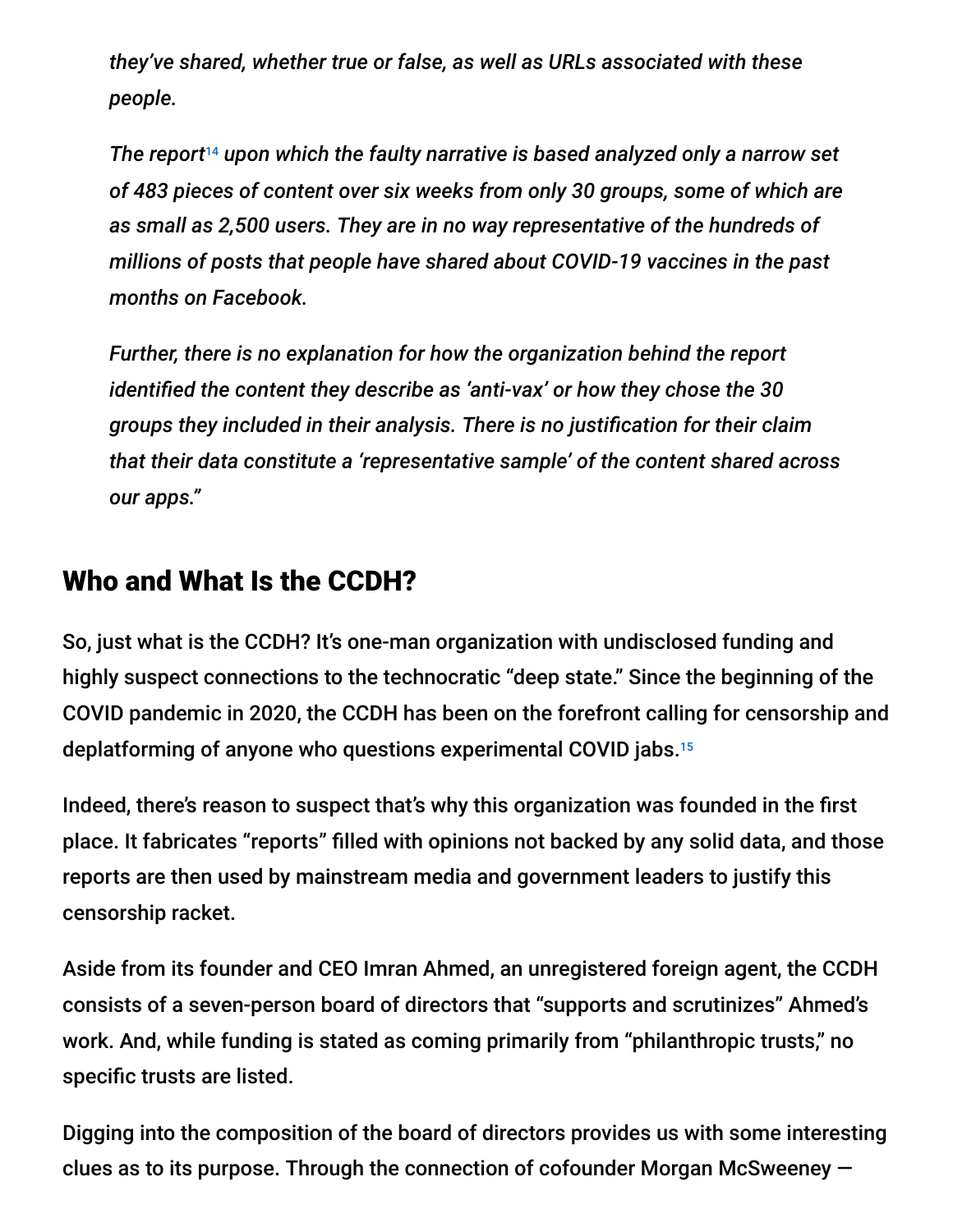who left the CCDH for a chief of staff position with Labor Pary leader Keir Starmer — we can deduce that the CCDH is connected with the technocratic hub that is the Trilateral Commission, where Starmer is a serving member. 16

The group can also be linked to other technocratic centers within the globalist network through its board chairman Simon Clark and board member Kirsty McNeill. 17

Clark is a senior fellow for the policy think-tank Center for American Progress and chairman of Foreign Policy for America, other members of which include Stephen Grand, a senior fellow of the Atlantic Council, and Avril Haines, former deputy director of the CIA and a participant in Event 201. 18

Simon also served as the first director of web services for Reuters, one of the three global news agencies responsible for curating a vast majority of the world's news. McNeill, meanwhile, is a member of the European Council of Foreign Relations another key player behind The Great Reset — and director of policy for Save the Children Fund, which is funded by the Gates Foundation and a partner of Gates' GAVI Vaccine Alliance.

Another board member is Damian Collins, a member of the British Parliament and former chair of the House of Commons Digital, Culture, Media and Sport Select Committee. Collins also founded Infotagion, which "seeks to fight the disinformation contagion about COVID-19." 19

### CCDH Protects The Great Reset Agenda

When you think about it, isn't it rather curious that the Constitutional rights of American citizens are violated based on the opinions of an unregistered foreign agent who runs a tiny little pop-up group funded by dark money?<sup>20</sup> As noted in a July 20, 2021, Drill Down article: 21

*"According to its website, the left-wing Center for Countering Digital Hate prides itself on 'researching, exposing, and then shutting down users and news sites it deems unacceptable in the digital sphere.' Users and news sites it deems*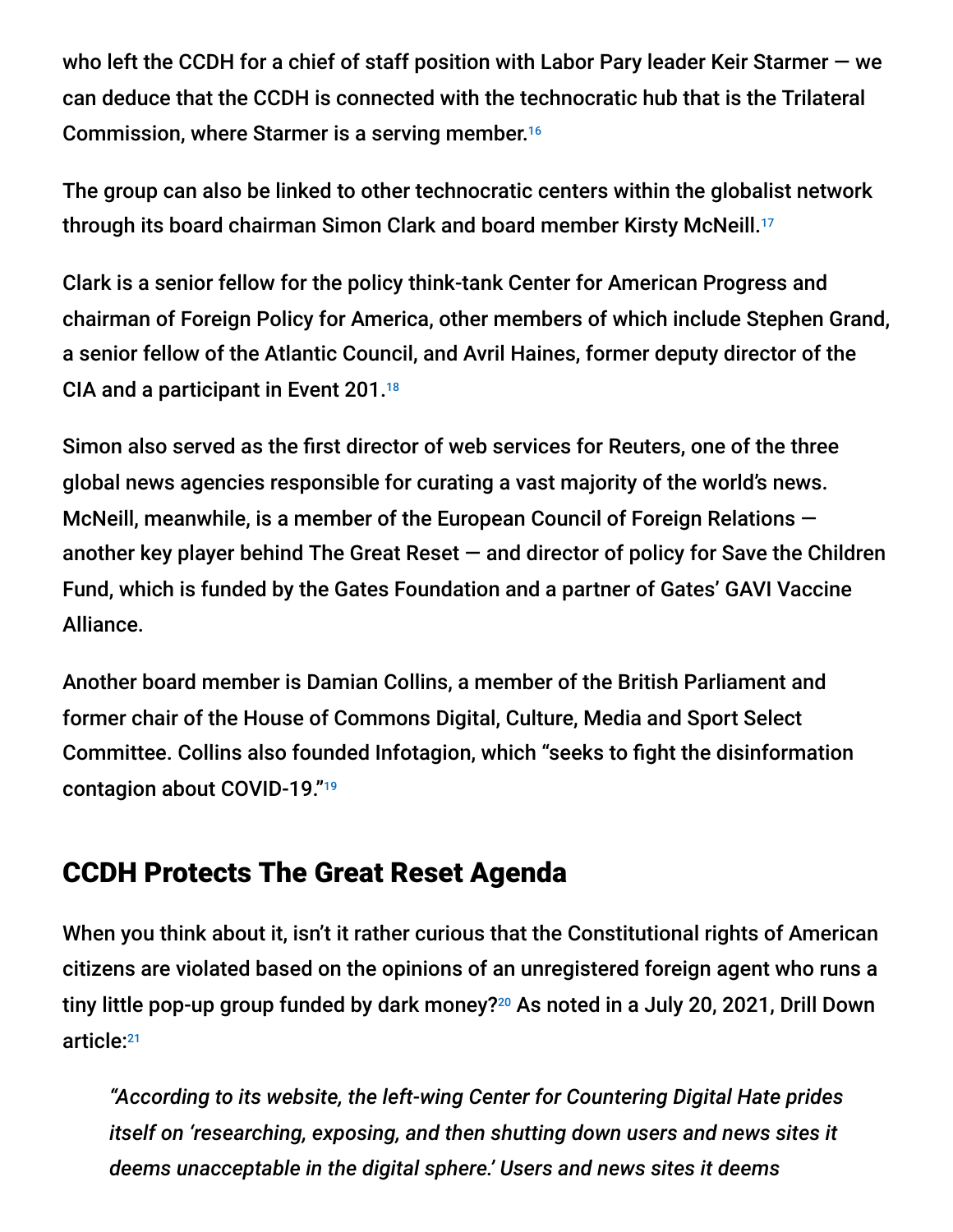*unacceptable? That seems potentially dangerous, considering we know very little about the CCDH. Senator Josh Hawley (R-MO) expressed his concerns on Twitter with the following post:*

*'Who is funding this overseas dark money group — Big Tech? Billionaire activists? Foreign governments? We have no idea. Americans deserve to know what foreign interests are attempting to influence American democracy' …*

*No one knows who funds them. No one knows who is driving their research. But their findings are being used in censorship efforts under the guise of controlling misinformation?"*

### Who's Behind the Attack on Joe Rogan?

Spotify is another platform under fire thanks to the extraordinary reach of Joe Rogan, who continues to interview doctors and scientists about all the things mainstream media refuse to touch. With each passing blockbuster interview, the call to take Rogan off the air grows louder. Even U.S. Surgeon General Vivek Murthy has called on Spotify to ban Rogan's show. 22

In the video at the top of this article, Saagar Enjeti, host of "Saagar's Breaking Points," takes a deep dive into the hedge funds behind the campaign by Neil Young and other artists to cancel Rogan and hurt Spotify's bottom-line.

It all began when Young posted an open letter on social media, demanding Spotify make a choice — Rogan or him. Unless they ditch Rogan, Young would pull his music off Spotify. Spotify complied and pulled Young's material.

The problem with Young's apparent virtue signaling is that he doesn't own all of his music anymore. In January 2021 he sold 50% of his worldwide copyright and income interests in his 1,180 song catalogue to a company called Hipgnosis.<sup>23</sup> Hipgnosis, in turn, was bankrolled a few months later, in October 2021, with \$1 billion from private equity giant Blackstone, $^{24}$  which is seeking to gobble up real estate in the U.S. and turn us into a nation of renters. 25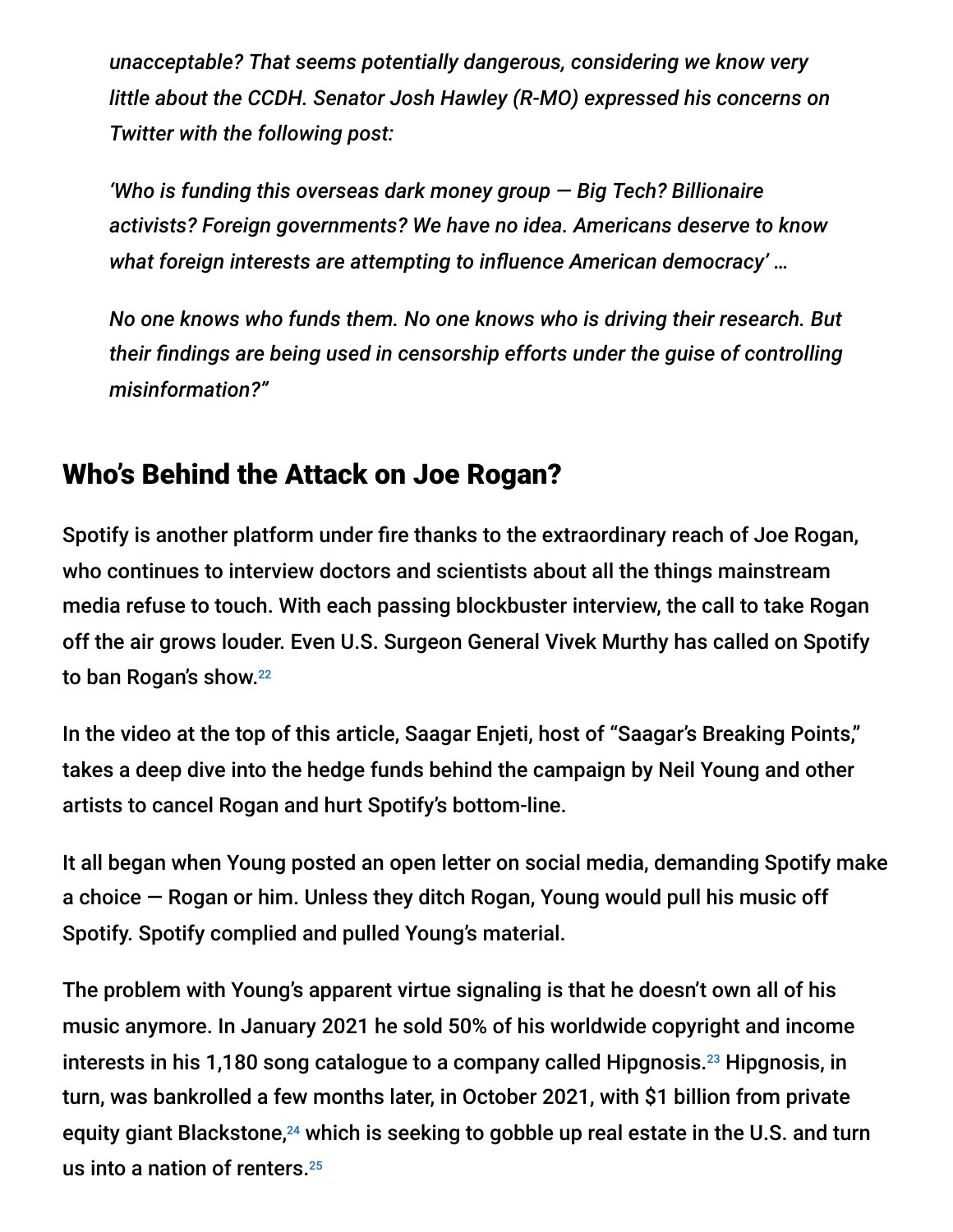And, just one month after that, in November 2021  $-$  perhaps not so coincidentally  $-$  the world's largest asset management firm, BlackRock, decided to "short" sell Hipgnosis by betting £8.9 million (approximately \$12.1 million) against Hipgnosis' £1.5 billion investment trust. 26

Among Blackstone's senior advisers is Jeffrey Kinder,<sup>27</sup> a former chairman and CEO of Pfizer. Hipgnosis/Blackstone, with their intimate Pfizer connection, now own and profit from Young's music. So, as suggested by Enjeti, it appears there may be far more to this story than Young deciding it's too dangerous to rock in a free world.

# Spotify Is Not a Supporter of Free Speech

Ironically, while Spotify is trying to maintain the illusion that they're pro free speech and support Rogan, they've not only eaten away at Rogan's valuable library that they paid so heftily for (as of April 13, 2021, 42 episodes had been quietly removed $^{28}$ ), they also canceled my "Take Control of Your Health" podcast in April 2021 for saying the same things Rogan and his guests discuss today.

The takedown notification stated my podcast was in violation of their content policies, which include a prohibition of infringing content, illegal content and hate content  $-$  none of which applies, but the entire channel was taken down anyway, without recourse.

Now, Joe Rogan is sharing the same exact information that I was banned for. Spotify will, however, place "misinformation" warning labels on any show that might not toe the line of the official COVID narrative — another sign that Spotify isn't the safe haven for free speech that Rogan thought it would be.

**16 It is not hyperbole to observe that there is now a**<br> **Concerted war on any platforms devoted to free concerted war on any platforms devoted to free discourse and which refuse to capitulate to the demands of Democratic politicians and liberal activists to censor. The spear of the attack are**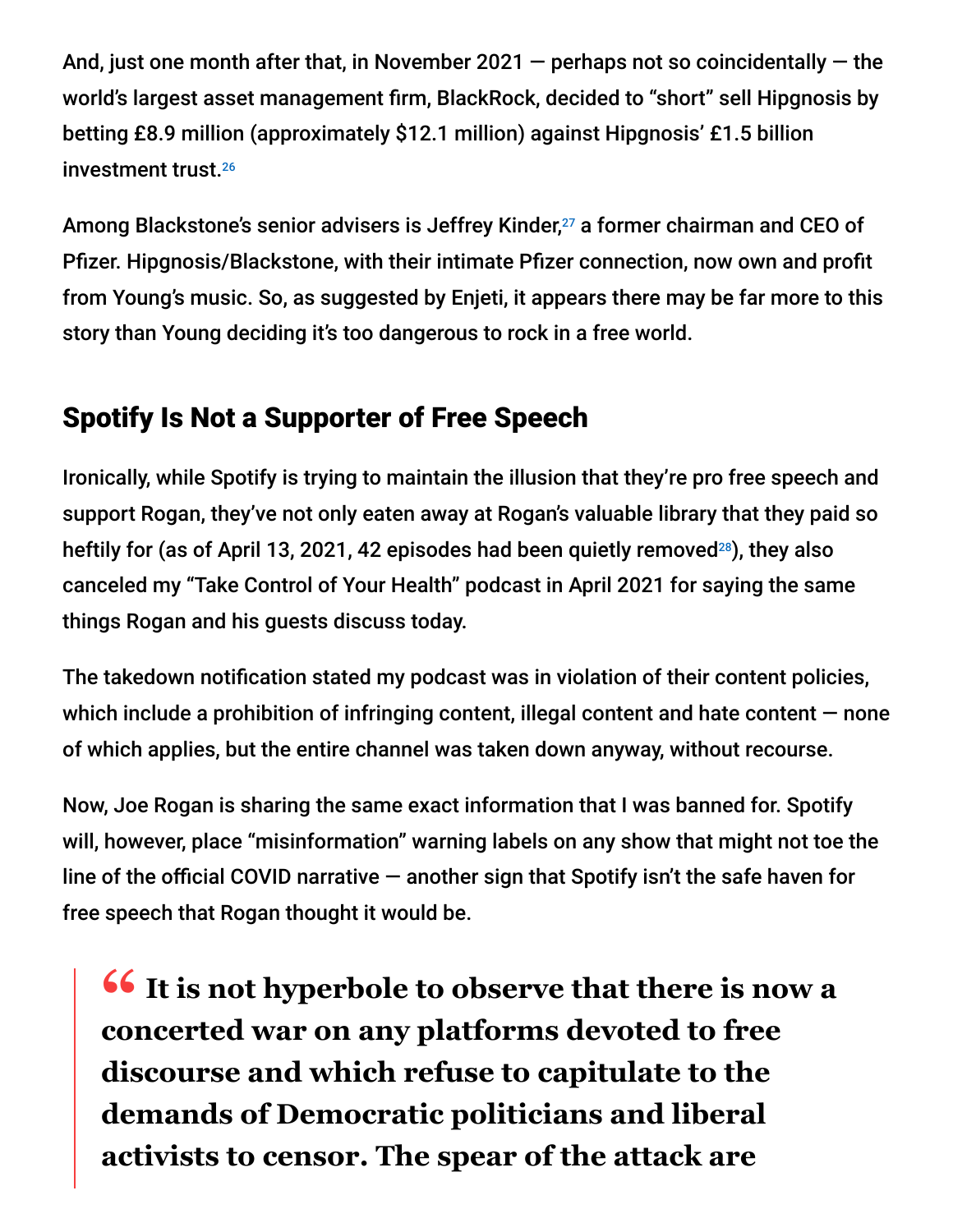# **corporate media outlets, who demonize and try to render radioactive any platforms that allow free speech to flourish. ~ Glenn Greenwald"**

In the past, my team challenged Spotify in arbitration after they removed a couple of my episodes, including one on the topic of electromagnetic fields (EMFs). They made specific statements about why certain content could be removed, and the episodes did not fall under any of those categories.

The judge at arbitration, however, said Spotify's terms of service allowed them to remove anything, for any reason, so there was nothing we could do. We may have been one of the only ones in history to have challenged Spotify on arbitration, as they've since updated their terms of service and changed arbitration so that it must take place in New York.

They've changed all their policy on this and have continued to blatantly censor content with no explanation other than a vague "violation" of their terms of service.

# A 'Religion of Censorship'

In a January 30, 2022, ZeroHedge article, independent journalist Glenn Greenwald, himself a Substack refugee, noted: 29

*"Pressure campaign to remove Joe Rogan from Spotify reveals liberal religion of censorship. American liberals are obsessed with finding ways to silence and censor their adversaries.*

*Every week, if not every day, they have new targets they want de-platformed, banned, silenced, and otherwise prevented from speaking or being heard (by 'liberals,' I mean the term of self-description used by the dominant wing of the Democratic Party).*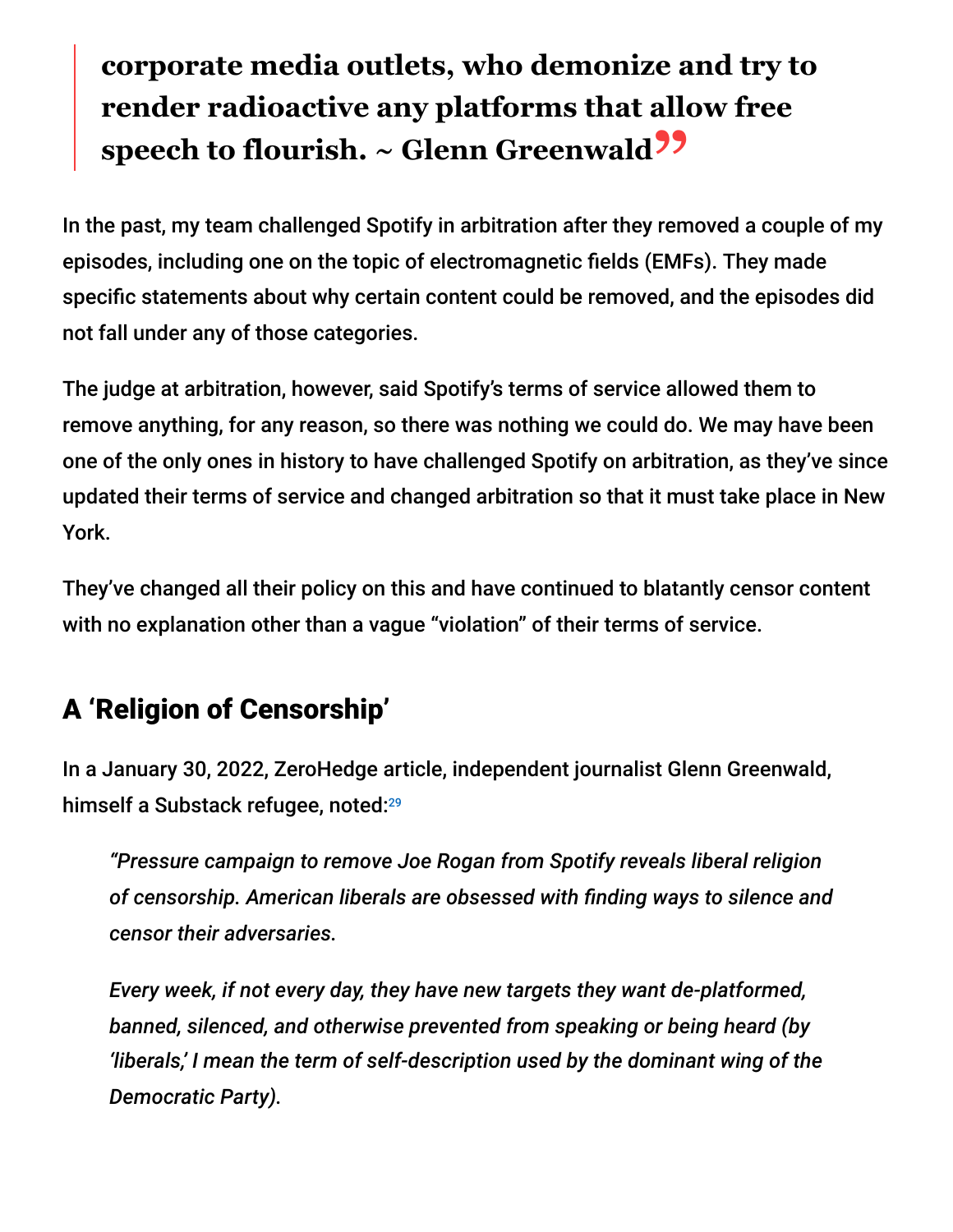*For years, their preferred censorship tactic was to expand and distort the concept of "hate speech" to mean "views that make us uncomfortable," and then demand that such "hateful" views be prohibited on that basis. For that reason, it is now common to hear Democrats assert, falsely, that the First Amendment's guarantee of free speech does not protect 'hate speech.'*

*Their political culture has long inculcated them to believe that they can comfortably silence whatever views they arbitrarily place into this category without being guilty of censorship.*

*Constitutional illiteracy to the side, the 'hate speech' framework for justifying censorship is now insufficient because liberals are eager to silence a much broader range of voices than those they can credibly accuse of being hateful.*

*That is why the newest, and now most popular, censorship framework is to claim that their targets are guilty of spreading 'misinformation' or 'disinformation.' These terms, by design, have no clear or concise meaning. Like the term 'terrorism,' it is their elasticity that makes them so useful ...*

*Corporate outlets beloved by liberals are free to spout serious falsehoods without being deemed guilty of disinformation, and, because of that, do so routinely. This 'disinformation' term is reserved for those who question liberal pieties, not for those devoted to affirming them ...*

*It is not hyperbole to observe that there is now a concerted war on any platforms devoted to free discourse and which refuse to capitulate to the demands of Democratic politicians and liberal activists to censor. The spear of the attack are corporate media outlets, who demonize and try to render radioactive any platforms that allow free speech to flourish."*

Case in point: Chelsea Clinton — who was born into the lap of luxury and handed a cool \$9 million to serve on a corporate board — tweeted out The Guardian's hit piece about anti-vaxxers making at least \$2.5 million a year from publishing on Substack, with the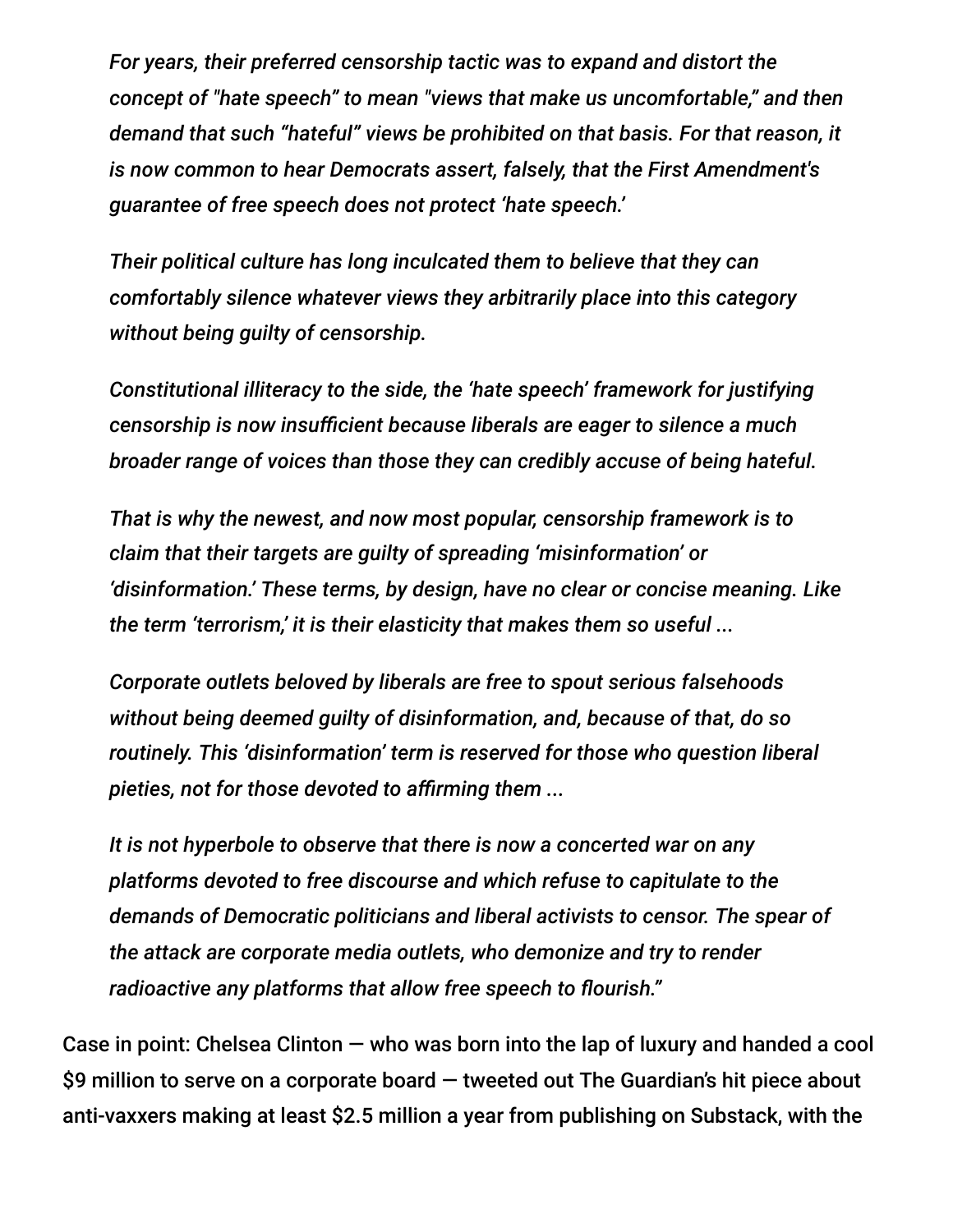comment, "Anti-vaxx grift going strong — why is Substack facilitating science denialists' ability to profit from destructive lies?"

As noted by Alex Berenson<sup>30</sup> — another Substack refugee named by The Guardian aside from myself — "Chelsea apparently expected Twitter high-fives for her denunciation of 'anti-vaxx grift.' 5,600 replies later, things did not go as planned."

People had no problem finding articles pointing out Chelsea's own inclination for grift and some were more popular than her original tweet. As noted by Berenson, "When the first reply ripping you gets more likes than your tweet, you might want to reconsider whether your position is as popular as you thought."

### Will the Censored Library Survive on Substack?

Whether Substack will keep to its course and resist demands for censorship remains to be seen. For now, I'm optimistic.

*"Last year, in an interview with the New York Times, anthropologist Heidi Larson, founder of the Vaccine Confidence Project, said that efforts to silence people who doubt the efficacy of the COVID-19 vaccines won't get us very far,"* Substack cofounders Hamish McKenzie, Chris Best and Jairaj Sethi wrote in a January 26, 2022, post. 31

*"'If you shut down Facebook tomorrow,' she said, 'it's not going to make this go away. It'll just move.' Public health solutions, then, would have to come from a different approach. 'We don't have a misinformation problem,' Larson said. 'We have a trust problem.'*

*This point rings true to us. That's why, as we face growing pressure to censor content published on Substack that to some seems dubious or objectionable, our answer remains the same: we make decisions based on principles not PR, we will defend free expression, and we will stick to our hands-off approach to content moderation.*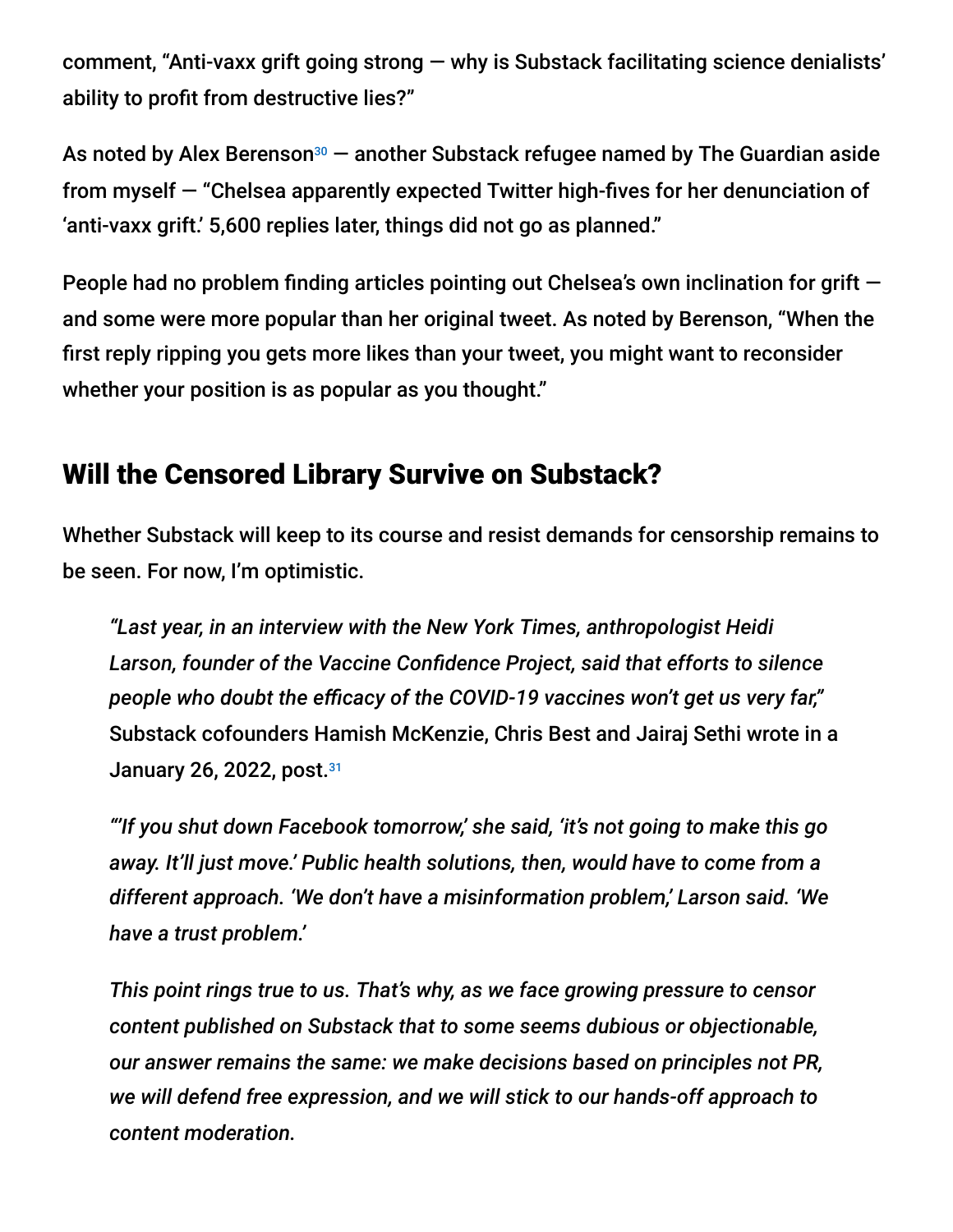*While we have content guidelines that allow us to protect the platform at the extremes, we will always view censorship as a last resort, because we believe open discourse is better for writers and better for society ...*

*We are living through an epidemic of mistrust ... Trust in social media* and *traditional media is at an all-time low. Trust in the U.S. federal government to handle problems is at a near-record low. Trust in the U.S.'s major institutions is within 2 percentage points of the all-time low.*

*The consequences are profound. Declining trust is both a cause and an effect of polarization, reflecting and giving rise to conditions that further compromise our confidence in each other and in institutions ...*

*To put it plainly: censorship of bad ideas makes people less likely, not more likely, to trust* good *ideas. The key to making this all work is giving power to writers and readers. That's why at Substack we focus on subscriptions instead of advertising, and it's why Substack writers own and control their relationships with their readers."*

Without doubt, Substack is presently one of the best sources of "good ideas" available, for the very reason that free speech is allowed. In the end, leadership that depends on censorship to succeed tends to fail, for the simple reason that it erodes trust.

#### **Sources and References**

- <sup>1, 4, 7</sup> [Philadelphia Inquirer January 31, 2022](https://www.inquirer.com/business/substack-enewsletter-youtube-facebook-censor--20220131.html)
- <sup>2, 5</sup> [Mashable January 24, 2022](https://mashable.com/article/substack-covid-misinformation)
- <sup>3</sup> [Washington Post January 27, 2022](https://www.washingtonpost.com/technology/2022/01/27/substack-misinformation-anti-vaccine/)
- <sup>6</sup> [The Guardian January 27, 2022](https://www.theguardian.com/technology/2022/jan/27/anti-vaxxers-making-at-least-25m-a-year-from-publishing-on-substack)
- 8, <sup>9</sup> [Counterhate.com January 26, 2022](https://www.counterhate.com/post/substack-generates-at-least-2-5-million-in-revenue-from-anti-vaccine-newsletters-per-year)
- <sup>10</sup> [New York Times July 24, 2021 \(Archived\)](https://archive.is/Y2vos)
- <sup>11, 13</sup> [Facebook August 18, 2021](https://about.fb.com/news/2021/08/taking-action-against-vaccine-misinformation-superspreaders/)
- <sup>12</sup> [New York Post August 18, 2021](https://nypost.com/2021/08/18/facebook-pushes-back-against-wh-over-covid-vax-disinformation-dozen/)
- <sup>14</sup> [CCDH, The Disinformation Dozen](https://252f2edd-1c8b-49f5-9bb2-cb57bb47e4ba.filesusr.com/ugd/f4d9b9_b7cedc0553604720b7137f8663366ee5.pdf)
- <sup>15</sup> [The Anti-Vaxx Playbook \(PDF\), Page 43](https://f4d9b9d3-3d32-4f3a-afa6-49f8bf05279a.usrfiles.com/ugd/f4d9b9_25e2a7b73e8c4236a53c1002db4017b4.pdf)
- <sup>16, 17</sup> [In-this-together.com, CCDH The Center for Cancel Culture and Digital Hypocrisy Part 2](https://in-this-together.com/ccdh-part-2/)